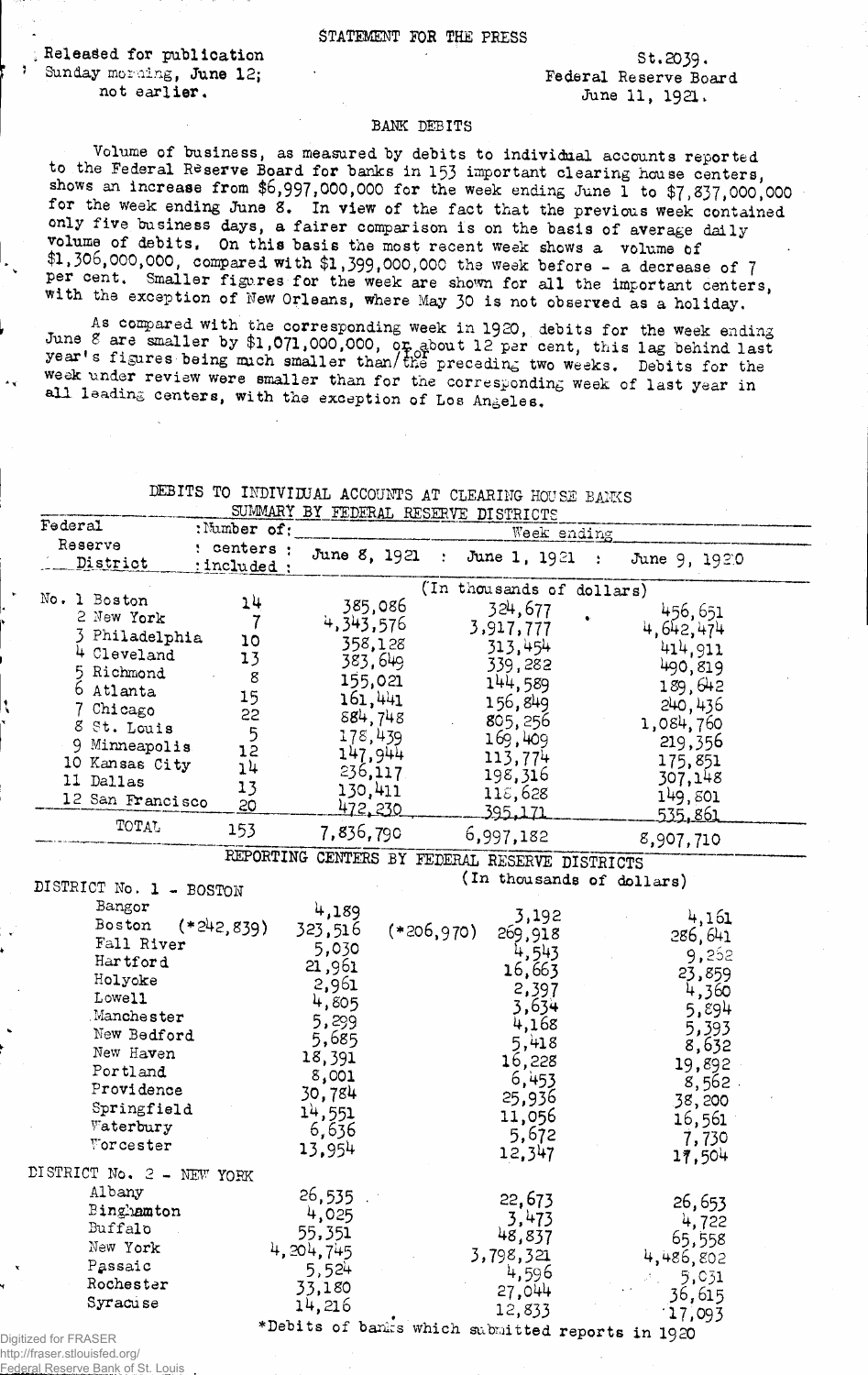|                             | DEBITS TO INDIVIDUAL ACCOUNTS AT CLEARING HOUSE BANKS | Week ending               | St.2039a.      |
|-----------------------------|-------------------------------------------------------|---------------------------|----------------|
|                             | June 8, 1921                                          | June 1, 1921              | June 9, 1920   |
| DISTRICT No. 3 PHILADELPHIA |                                                       | (In thousands of dollars) |                |
| Altoona                     | 3,242                                                 | 2,763                     | 2,823          |
| Chester                     | 4,095                                                 | 3,847                     | 5,320          |
| Harrisburg                  | 7,210                                                 | 5,374                     |                |
| Johnstown                   | 5,055                                                 | 4,985                     |                |
| Lancaster                   | 4,943                                                 | 4,101                     | 6,069          |
| Philadelphia                | 295,273                                               | 261,125                   | 347.442        |
| Reading                     | 8,635                                                 | 7,345                     |                |
| Scranton                    | 15,835                                                | 12,768                    | 15,947         |
| Trenton                     | 10,706                                                | 8,800                     | 12,762         |
| Wilkes-Barre                | 8,611                                                 | 7,181                     | 8,451          |
| Williamsport                | 3,663                                                 | 3,258                     | 4,095          |
| Wilmington                  | 7,919                                                 | 6,297                     | 7,138<br>4,864 |
| York                        | 3,841                                                 | 3,314                     |                |
| DISTRICT No. 4 - CLEVELAND  |                                                       |                           |                |
| Akron                       | 13,981                                                | 10,107                    | 32,112         |
| Cincinnati                  | 55,066                                                | 48,421                    |                |
| Cleveland                   | 118,237                                               | 103,042                   | 160,867        |
| Columbus                    | 25,649                                                | 23,497                    | 29,018         |
| Dayton                      | 12,634                                                | 11,448                    | 12,111         |
| Erie                        | 5,898                                                 | 5,458                     | 8,227          |
| Greensburg                  | 3,334                                                 | 3,872                     | 4,066          |
| Lexington                   | 3,541                                                 | 3,173                     | 5,254          |
| Oil City                    | 2,301                                                 | 2,035                     | 3,292          |
| Pittsburgh                  | 156,970                                               | 135,766                   | 184,945        |
| Springfield                 | 3,889                                                 | 3,126                     | 4,045          |
| Toledo                      | 19,211                                                | 19,932                    | 23,863         |
| Wheeling                    | 8,089                                                 | 7,688                     | 10,675         |
| Youngstown                  | 9,915                                                 | 10,138                    | 12,344         |
| DISTRICT No. 5 - RICHMOND   |                                                       |                           |                |
| <b>Baltimore</b>            | 91,179                                                | 88,938                    | 106,658        |
| Charleston                  | 6,011                                                 | 5,186                     | 9,419          |
| Charlotte                   | 5,409                                                 | 5,043                     | 7,640          |
| Columbia                    | 3,791                                                 | 3,958                     | 7,701          |
| Greenville, S. C.           | 3,115                                                 | 2,200                     |                |
| Huntington                  | 5,173                                                 | 4,178                     | 5,941          |
| Norfolk                     | 14,146                                                | 11,463                    | 21,107         |
| Raleigh                     | 4,050                                                 | 3,700                     | 4,572          |
| Richmond                    | 25,262                                                | 22,123                    | 26,604         |
| Washington<br>Wilmington    | 42,556<br>4,728                                       | 36,483<br>4,376           |                |
|                             |                                                       |                           |                |
| DISTRICT No. 6 - ATLANTA    |                                                       |                           |                |
| Atlanta                     | 24,160                                                | 22,622                    | 30,660         |
| Augusta                     | 4,923                                                 | 4,801                     | 8,727          |
| Birmingham                  | 13,226                                                | 12,520                    | 16,341         |
| Chattanooga                 | 7,670                                                 | 6,703                     | 12,320         |
| Jacksonville                | 10,024                                                | 10,323                    | 13,580         |
| Knoxville                   | 5,565                                                 | 5,127                     | 7,331          |
| Macon                       | 3,555                                                 | 3,651                     | 6,563          |
| Mobile                      | 6,073                                                 | 5,337                     | 8,944          |
| Montgomery                  | 3,011                                                 | 2,785                     | 5,706          |
| Nashville                   | 18,828                                                | 15,053                    | 27,065         |
| New Orleans                 | 46,756                                                | 51,239                    | 76,791         |
| Pensacola                   | 1,626                                                 | 1,505                     | 2,818          |
| Savannah                    | 9,581                                                 | 8,734                     | 15,589         |
| Tampa                       | 5,098<br>1,345                                        | 5,413<br>1,036            | 6,029          |
| Vicksburg                   |                                                       |                           | 1,972          |

Digitized for FRASER http://fraser.stlouisfed.org/ Federal Reserve Bank of St. Louis

 $\ddot{\cdot}$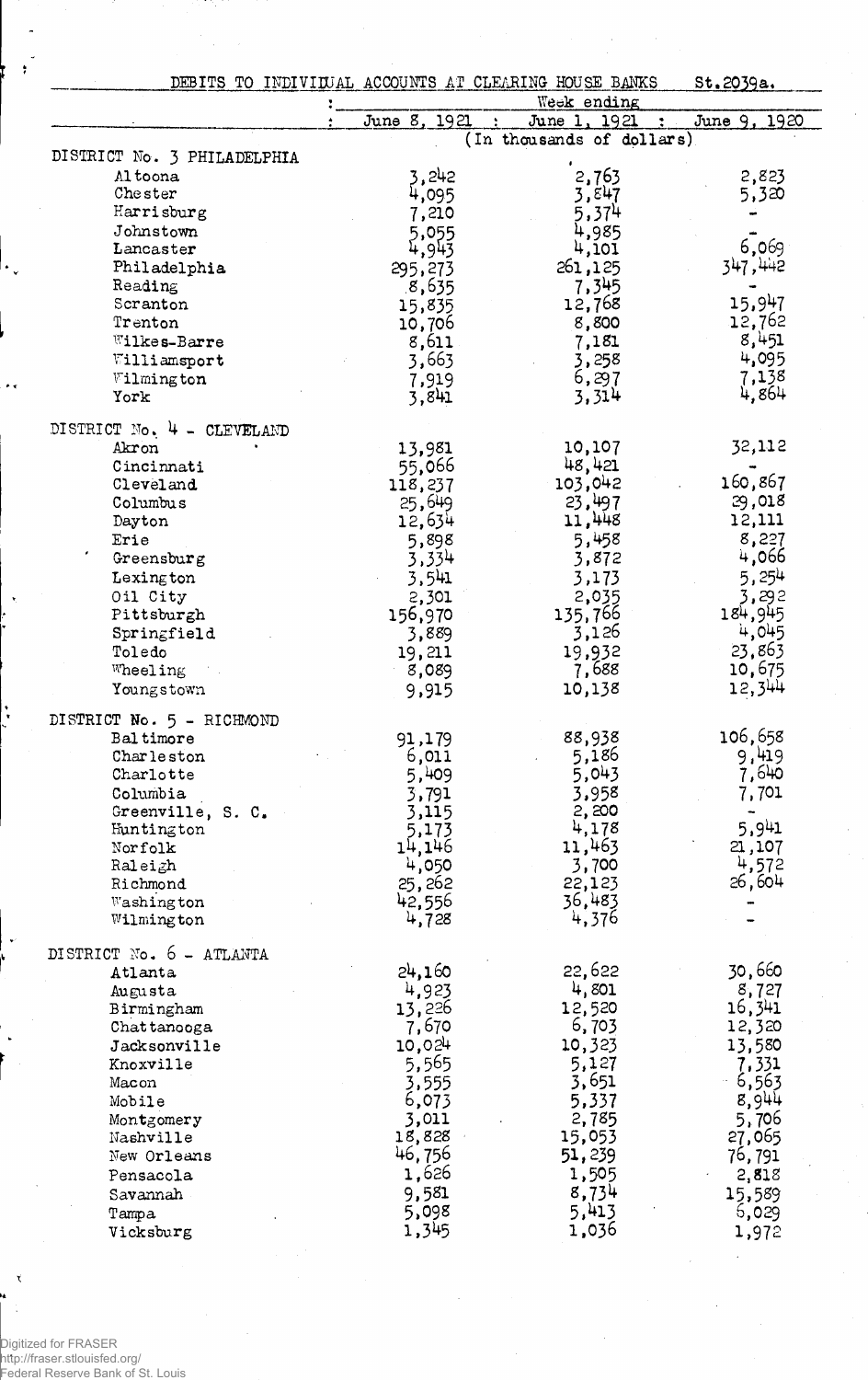|                               |                    | DEBITS TO INDIVIDUAL ACCOUNTS AT CLEARING HOUSE BANKS | St.2039.b        |
|-------------------------------|--------------------|-------------------------------------------------------|------------------|
|                               |                    | Week ending                                           |                  |
|                               | June 8, 1921       | June 1, 1921                                          | June 9, 1920     |
| DISTRICT No. 7 - CHICAGO      |                    | (In thousands of dollars)                             |                  |
| Bay City                      | 2,244.             | 2,180                                                 | 3,186            |
| Elocmington                   | 2,371              | 2,061                                                 | 3,064            |
| Cedar Rapids                  | 9,854              | 8,767                                                 | 11,900           |
| Chicago                       | 574,824            | 532,241                                               | 682,780          |
| Davenport                     | 6,915              | 5,479                                                 | 9,424            |
| Decatur                       | 3,197              | 3,024                                                 | 4,372            |
| Des Moines<br>Detroit         | 18,354             | 11,560                                                | 24,363           |
| Dubuque                       | 108,337            | 102,150                                               | 140,020          |
| Flint                         | 2,767<br>5,079     | 2,654<br>4,874                                        | 3,921            |
| Ft. Wayne                     | 6,028              | 6,215                                                 | 10,238<br>8,469  |
| Grand Rapids                  | 17,750             | 15,676                                                | 20,352           |
| Indianapolis                  | 33,374             | 26,392                                                | 37,934           |
| Jackson                       | 2,518              | 3,516                                                 | 3,731            |
| Kalamazoo                     | 4,107              | 3,431                                                 | 5,305            |
| Lansing<br>Milwaukee          | 5,392              | 3,940                                                 | 7,208            |
| Moline                        | 50,543             | 46,359                                                | 62,297           |
| Peoria                        | 2,511<br>8,334     | 1,718                                                 | -                |
| Rockford                      | 4,842              | 6,425<br>4,179                                        | 12,901           |
| Sioux City                    | 8,528              | 5,732                                                 | 5,874<br>16,416  |
| South Bend                    | 6,522              | 5,237                                                 | 5,133            |
| Springfield, Ill.             | 5,093              | 4,708                                                 |                  |
| Waterloo                      | 2,868              | 2,164                                                 | 4,872            |
| DISTRICT No. 8 - ST. LOUIS    |                    |                                                       |                  |
| East St. Louis and            |                    |                                                       |                  |
| Nat'l. Stock Yards            | 9,398              | 7,143                                                 |                  |
| Evansville<br>Little Rock     | 4,987              | 4,138                                                 | 5,615            |
| Louisville<br>$(*23,756)$     | 8,931              | 7,304                                                 | 9,075            |
| Memphis                       | 30,416<br>18,855   | $(*19,721)$<br>24,916                                 | 32,717           |
| Quincy                        | 2,414              | 15,373                                                | 30,202           |
| St. Louis (*121,910)          | 136,964 (*122,873) | 1,998<br>133,993                                      | 141,747          |
| Springfield, Mo.              | 3,450              | 2,956                                                 |                  |
| DISTRICT No. 9 - MINNEAPOLIS  |                    |                                                       |                  |
| Aberdeen                      | 1,436              | 1,123                                                 | 2,044            |
| Billings                      | 1,888              | 1,395                                                 | 2,443            |
| Duluth                        | 18,917             | 19,803                                                | 23,131           |
| Fargo<br>Grand Forks          | 2,763              | 2,152                                                 | 3,877            |
| Great Falls                   | 1,199              | 972                                                   | 1,959            |
| Helena                        | 2,234              | 1,662                                                 | 1,975            |
| Minneapolis                   | 3,362<br>81,521    | 1,715<br>56,861                                       | 2,528            |
| St. Paul                      | 28,053             | 22,215                                                | 90,394<br>35,843 |
| Sioux Falls                   | 4,111              | 3,517                                                 | 8,042            |
| Superior                      | 1,487              | 1,464                                                 | 2,365            |
| Winona                        | 973                | 895                                                   | 1,250            |
| DISTRICT No. 10 - KANSAS CITY |                    |                                                       |                  |
| Atchison                      | 1,179              | 1,055                                                 |                  |
| Bartlesville                  | 1,956              | 1,971                                                 | 3,915            |
| Cheyenne<br>Colorado Springs  | 1,998              | 1,753                                                 | 1,624            |
| Denver                        | 2,226<br>33,384    | 2,118                                                 | 3,254            |
| Joplin                        | 2,262              | 29,232                                                | 43,616           |
| Kansas City, Kans.            | 3,501              | 1,955<br>3,039                                        | 4,430            |
| Kansas City, Mo.              | 73,288             | 62,463                                                | 3,221<br>86,555  |
| Muskogee                      | 3,743              | 3,601                                                 | 5,625            |
| Oklahoma City                 | 19,837             | 16,326                                                | 26,371           |
| Omaha                         | 45,478             | 33,818                                                | 60,503           |
| Pueblo<br>St. Joseph          |                    | 2,924                                                 | 3,975            |
| Topeka                        | 15,117<br>4,077    | 13,176                                                | 20,083           |
| Tulsa                         | 17,183             | 2,818<br>15,670                                       | 7,572            |
| Wichita                       | 12,067             | 10,376                                                | 26,387<br>13,992 |

Digitized for FRASER http://fraser.stlouisfed.org/ Federal Reserve Bank of St. Louis

73.

 $\mathcal{A}$ 

 $\cdot$ 

 $\rightarrow$ 

 $\ddot{\phantom{a}}$ 

 $\frac{1}{\sqrt{2}}$ 

 $\ddot{\phantom{1}}$ 

 $\ddot{\phantom{0}}$ 

♦Debits of banks which submitted reports' in 1920,

 $\mathcal{L}^{\pm}$ 

 $\sim$ 

 $\sim$   $\alpha$